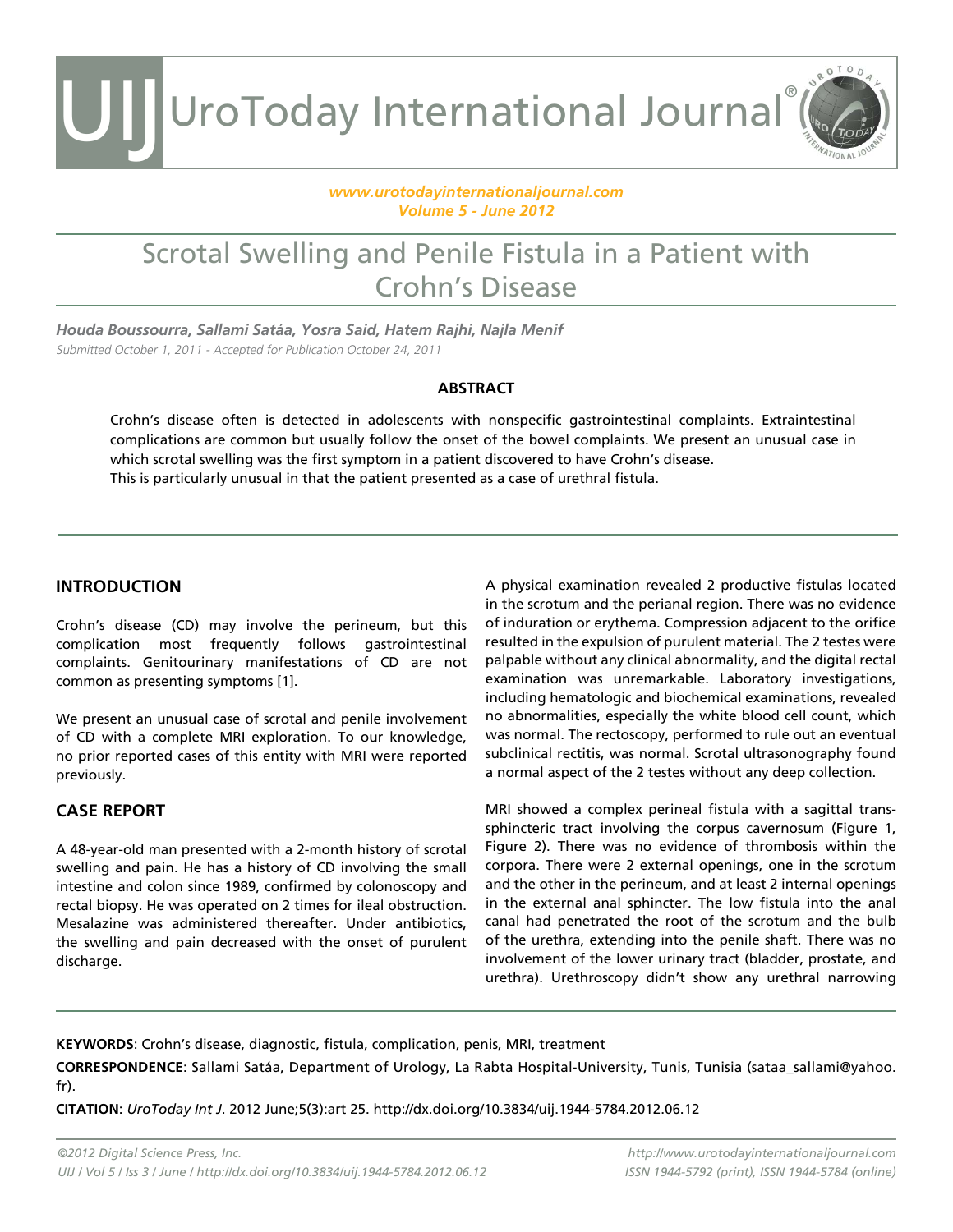# UroToday International Journal®

*case report*

Scrotal Swelling and Penile Fistula in a Patient with Crohn's Disease

Figure 1. MRI of pelvis shows well-circumscribed abscess with central area of low attenuation and peripheral rim enhancement.

http://dx.doi.org/10.3834/uij.1944-5784.2012.06.12f1

UIJ



Figure 2. MRI of the pelvis fitula within the left corpus cavernosum.

http://dx.doi.org/10.3834/uij.1944-5784.2012.06.12f2



or internal fistula opening. Thus, the diagnosis of complex fistulas with scrotal and penile involvement was made. Seton placement, associated with antibiotics as adjuvant treatment, was performed. Infliximab has been administered thereafter because of the complex aspect of fistulas. The patient's symptoms resolved and he was discharged.

Six months after, he remains in good health and has had no further relapses of his CD. The scrotal and perianal fistulae remain healed. He didn't report any gastrointestinal, voiding, or sexual complaints.

#### **DISCUSSION**

CD commonly presents in adults. Genitourinary manifestations of CD are rare and often secondary to gastrointestinal symptoms. Such complications occur in 5 to 20% of patients [1]. Two theories [2,3] were reported to explain genital involvement of CD in males:

1. Direct extension from the diseased bowel with transmural fistulization; it may affect all pelvic organs causing fistulae, abscesses, edema, and ulceration.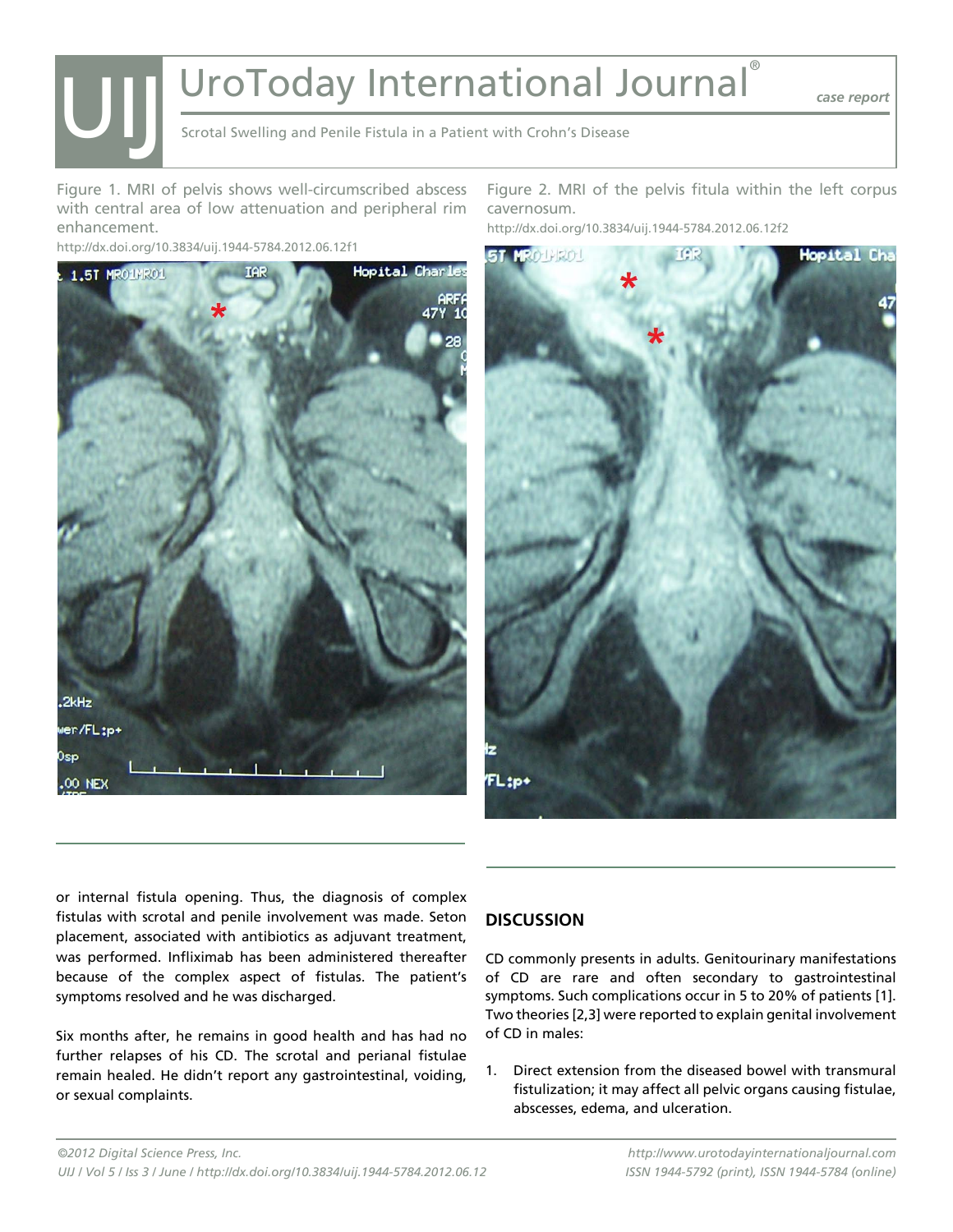## UroToday International Journal

*case report*

Scrotal Swelling and Penile Fistula in a Patient with Crohn's Disease

2. "Metastatic" deposit granulomas and abscesses involving the penis, scrotum, seminal vesicles, and prostate; they may form independently from the diseased intestine or in the absence of active bowel disease.

UIJ

Metastatic CD was described for the first time by Parks et al. [4]. Clinically, it presents as ulcers, papules, nodules, plaques, or crusts located most frequently on the extremities, flexures, and genitalia. It is necessary to exclude other granulomatous diseases such as cellulitis, erysipelas, intertrigo, sexually transmitted diseases, hidradenitis suppurativa, lichenoid eruptions, erythema nodosum, and primary and secondary lymphedema.

Penile involvement in cutaneous CD is uncommon and manifests in the form of non-healing ulcers or erosions with or without oedema [5,6]. The ulceration can lead to considerable destruction and distortion of the surrounding soft tissues.

Pelvic MRI becomes the referenced technique in the evaluation of perianal CD. There is a high sensitivity and specificity of 100 and 86%, respectively, in the detection of a fistula's primary tracts, and a high sensitivity and specificity of 96 to 97%, respectively, in the detection of abscesses [7,8].

MRI is particularly useful for complex perianal fistulas to detect deep sepses and their relationship with the sphincter and the genitalia [9]. MRI provides information about perianal disease activity and assesses inflammatory changes in fistula tracks in response to treatment with Infliximab [10,11]. To our knowledge, this is one of the first reported cases of MRI findings for a patient with CD involving the penis.

Endoscopic exploration of the lower urinary tract is indicated in such cases to rule out any other cause of fistula or an associated complication, such as urethral stricture.

The treatment of perineal and genital cutaneous CD is controversial, and a number of therapies have been advocated. But first of all a rectoscopy should be performed to establish the existence of macroscopic inflammatory activity in the rectum [12]. Antibiotics are useful, although they have only been assessed in uncontrolled, open-label studies (evidence level 3; recommendation grade D) [13].

In recent years there has been a significant change in treatment with the incorporation of new drugs such as immunosuppressants (azathioprine), 6-mercaptopurine, methotrexate and cyclosporine), and more recently infliximab, which are combined with local surgical treatments (abscess

drainage and seton placement), such as our case, in order to preserve rectal anal function [14].

CD fistulae seem to be an operative challenge for the surgeon, as they tend to be associated with significant scarring and insufficient surrounding tissues to allow for a tensionfree closure. For this reason, interposition of the tissue for good vascular supply is necessary to facilitate healing [15]. Fistulotomy will rarely be possible and, before establishing any surgical option, rectosigmoid intraluminal inflammatory bowel activity must be controlled [12]. In all cases, long-term medical treatment and follow-up are mandatory.

#### **CONCLUSION**

Genitourinary manifestations of Crohn's disease are rare. MRI can help determine disease activity in genitourinary locations and might be helpful in selecting a subpopulation of patients who should be monitored more closely for the development of more extensive disease.

#### **REFERENCES**

- 1. Simoneaux, S. F., T. I. Ball, et al. (1995). "Scrotal swelling: unusual first presentation of Crohn's disease." *Pediatr Radiol* 25(5): 375-376. **[PubMed](http://www.ncbi.nlm.nih.gov/entrez/query.fcgi?cmd=Retrieve&db=PubMed&list_uids=7567269=&dopt=Abstract)** ; **[CrossRef](http://dx.doi.org/10.1007/BF02021708)**
- 2. Feller, E. R., S. Ribaudo, et al. (2001). "Gynecologic aspects of Crohn's disease." *Am Fam Physician* 64(10): 1725-1728. **[PubMed](http://www.ncbi.nlm.nih.gov/entrez/query.fcgi?cmd=Retrieve&db=PubMed&list_uids=11759079=&dopt=Abstract)**
- 3. Minocha, A., M. W. Anderson, et al. (1996). "Crohn's disease complicating male genitourinary tract without overlying cutaneous involvement." *Am J Gastroenterol* 91(7): 1463- 1464. **[PubMed](http://www.ncbi.nlm.nih.gov/entrez/query.fcgi?cmd=Retrieve&db=PubMed&list_uids=8678022=&dopt=Abstract)**
- 4. Zelhof, B., C. S. Biyani, et al. (2006). "Severe penile edema: an unusual presentation of metastatic Crohn disease." *Int J Urol* 13(2): 189-191. **[PubMed](http://www.ncbi.nlm.nih.gov/entrez/query.fcgi?cmd=Retrieve&db=PubMed&list_uids=16563150=&dopt=Abstract)** ; **[CrossRef](http://dx.doi.org/10.1111/j.1442-2042.2006.01259.x)**
- 5. Neri, I., F. Bardazzi, et al. (1995). "Penile Crohn's disease: a case report." *Genitourin Med* 71(1): 45-46. **[PubMed](http://www.ncbi.nlm.nih.gov/entrez/query.fcgi?cmd=Retrieve&db=PubMed&list_uids=7750954=&dopt=Abstract)**
- 6. Parks, A. G., B. C. Morson, et al. (1965). "Crohn's Disease with Cutaneous Involvement." *Proc R Soc Med* 58: 241-242. **[PubMed](http://www.ncbi.nlm.nih.gov/entrez/query.fcgi?cmd=Retrieve&db=PubMed&list_uids=14263727=&dopt=Abstract)**
- 7. Caprilli, R., M. A. Gassull, et al. (2006). "European evidence based consensus on the diagnosis and management of Crohn's disease: special situations." *Gut* 55 Suppl 1: i36-58. **[PubMed](http://www.ncbi.nlm.nih.gov/entrez/query.fcgi?cmd=Retrieve&db=PubMed&list_uids=16481630=&dopt=Abstract)** ; **[CrossRef](http://dx.doi.org/10.1136/gut.2005.081950c)**